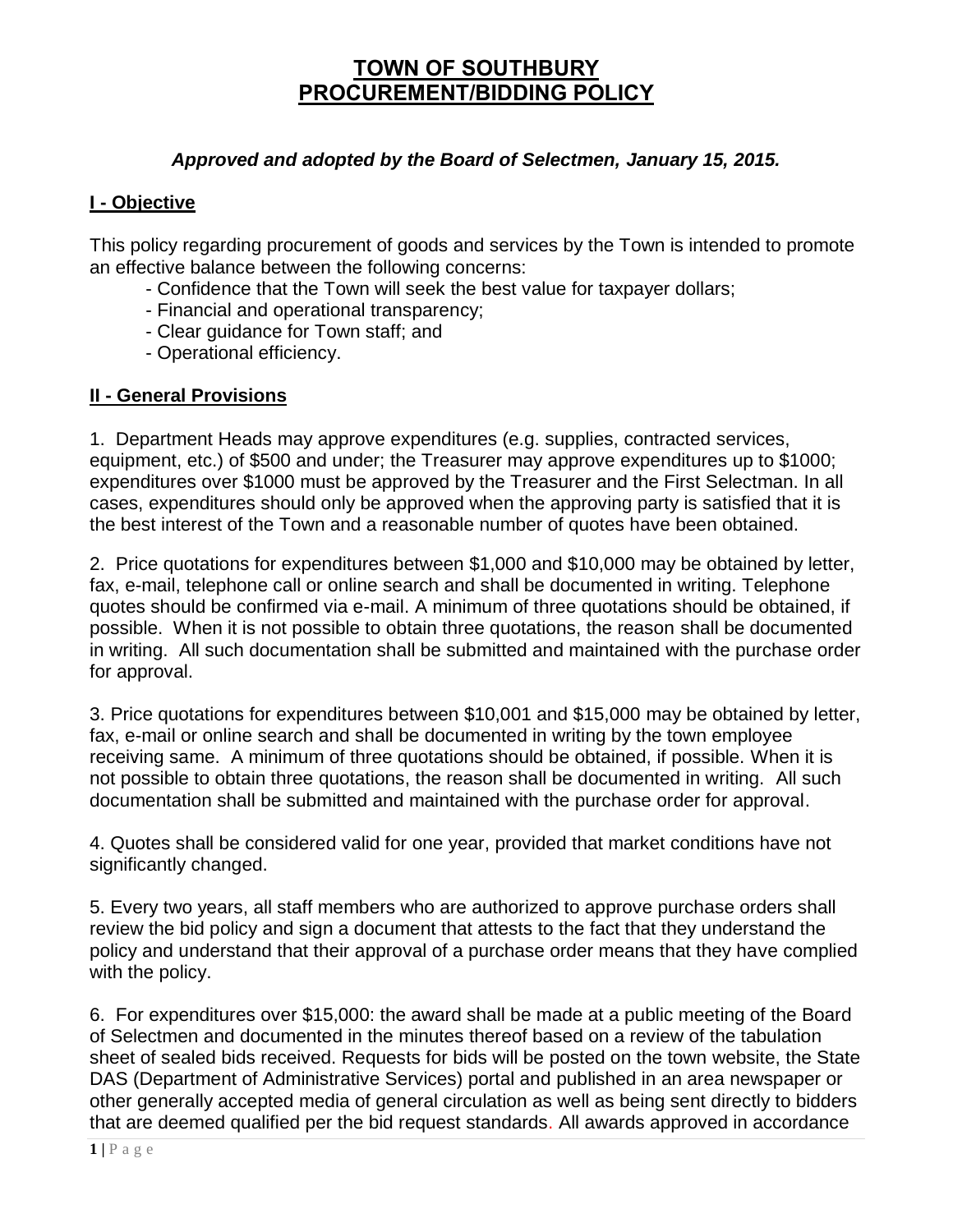with this section, together with the identity of all entities submitting bids and their respective amounts, shall be posted on the Town web-site.

7. Expenditures to be fully or partially funded with third party sources (grants, insurance proceeds, etc.), the approval procedure to be followed shall be based on the total amount of funds to be expended, unless the third party permits or requires a different process.

8. Splitting purchases specifically to avoid purchase limits, approval requirements, or any other procurement/bidding procedures or rules is strictly prohibited.

9. When sealed bids are required and only one bid is received, the bid will be evaluated by staff to determine whether the bid is fair and reasonable and reflects a sound value for the Town. The evaluation procedure may include, among others, evaluation of anticipated price competition by the bidder; examination of catalogs, established price lists, government contracts or pricing agreements; review of prior bid results; comparison to pricing of similar items; inquiry into like sales to other purchasers; application of parametric or statistical estimating methods; review of historical prices; utilization of independent estimates and analysis of pricing information provided by the bidder. The results of this evaluation and recommendations shall be reported to the Board of Selectmen for their approval.

10. If two or more submitted bids or price quotations are deemed to be equal, a submitting entity that operates its business in Town or whose majority owner lives in Town shall be given preference.

11. Appropriate documentation - sealed bids, written price quotations, bid/price quotation tally sheets, etc. - supporting all expenditures shall be retained in town records for period of time set forth in the town's records retention schedule.

12. Requests for sealed bids/proposals/qualifications shall be approved by the Treasurer and First Selectman, who are responsible to see that the bids are not self-selecting or rigged. All such requests shall contain a statement that the Town reserves the right to reject any or all bids/proposals/statements of qualifications or any part thereof.

13. All requests for sealed bids/proposals/qualifications shall be noticed in appropriate media, posted on the Town website, and may be posted on other appropriate websites.

14. All sealed bids will be opened publicly by the First Selectman and Treasurer, or a designee appointed by either or both for such purpose, at a pre-announced time and place before the date on which the Board of Selectmen considers them. A bid control sheet listing the names of bidders and amounts of their bids, for subsequent review by the Board of Selectmen, should be prepared and signed by those opening the bids to tabulate all bid proposals received.

15. Any bidder who is found by the Tax Collector to be delinquent in the payment of taxes for either personal or real property shall not be deemed a qualified bidder.

16. No purchase order for expenditures approved in accordance with this policy shall be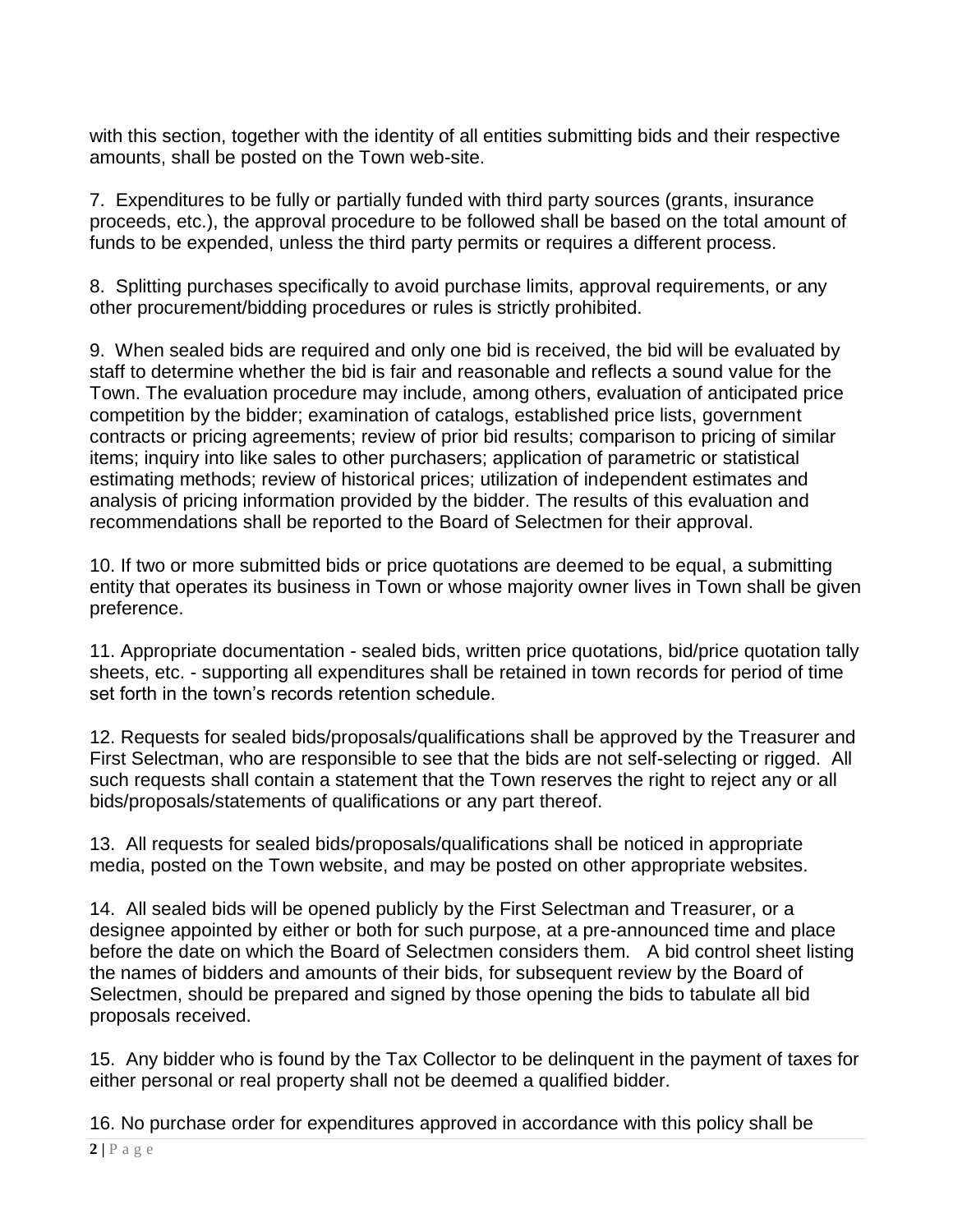issued prior to completion of any vendor due diligence process established by purchasing procedures and receipt of requisite vendor W-9 forms.

17. The Board of Selectmen may, in the event of a public emergency or when in its judgment compliance with this policy is neither feasible nor in the best interests of the Town, waive any provisions of this policy. Such action, together with the rationale therefore, shall be documented in the minutes of the meeting at which the waiver is approved.

18. Notwithstanding the inclusion of specific procedures within this policy statement, it is the responsibility of the Fiscal Officer to proactively pursue and implement best practice procedures that in turn implement this and other internal control and fiscal policies within town government.

19. Although obtaining multiple price quotes is generally beneficial in certain and is encouraged in most instances, the following purchases/ expenditures are exempt from the requirements established by this policy:

- Insurance: e.g. medical, liability, property, bonds, workers compensation, etc.;

- Payments to Town approved entities (e.g., Historical Society) that have been incorporated in the Town budget;

- Utilities: e.g., electricity, water, phone;

- Legal, accounting, actuarial and insurance brokerage services;

- Expenditures for maintenance/support agreements, licensing, additional modules and/or professional services obtained from vendors who have supplied the related hardware, software or service already deployed by the Town.

- Items purchased from the State of Connecticut's official competitive bid list;

- Items purchased from competitive bid lists compiled by purchasing cooperatives or regional purchasing agencies, provided that the Board of Selectmen has previously approved such entities;

- Items listed in the State of Connecticut's official competitive bid list or other competitive bid lists approved by the Board of Selectmen but purchased from a different source identified through informal requests for price quotes, provided that such expenditure, the vendor and price thereof, and the price set forth in the State of Connecticut of other approved competitive bid list is reported to the Board of Selectmen at its next regularly scheduled meeting and reflected in the minutes thereof; and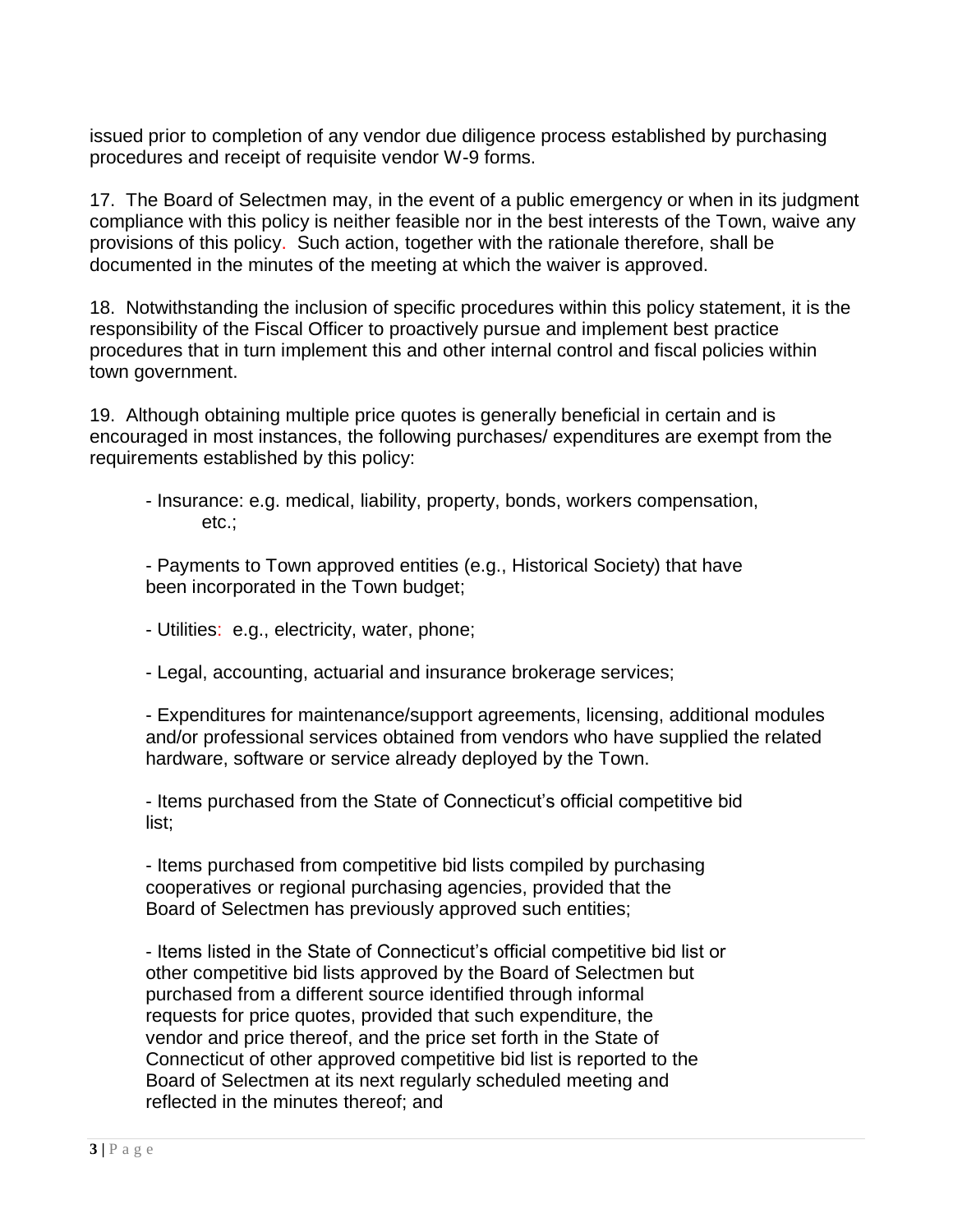- Refunds of Town taxes overpaid.

20. When making a purchase over \$15,000 using a Connecticut Department of Administrative Services bid, a Capital Regions Council of Governments Purchasing Council bid, an approved competitive bid conducted by a municipality, district, public agency or other political subdivision of the State, an approved cooperative procurement bid, or any other competitive bid list approved by the Board of Selectmen, a Department Head should consider or review:

- any other cooperative contracts available for similar products or services and evaluate whether the use of a cooperative contract is appropriate;
- the product or service specifications, price, terms and conditions and other factors to ensure that the cooperative contract produces the best value and is economically advantageous to the Town.

The Department Head may also consider any one or all of the following:

- o Consider all costs associated with conducting an independent competitive solicitation.
- $\circ$  Confirm that the cooperative price is reasonable by obtaining one or more informal quotes, comparing costs to recent purchases of similar products or services by others, and/or comparing price to published data.
- $\circ$  Consider whether the bid was competitive by evaluating the number of bidders and potential bidders.
- $\circ$  Confer with other professionals to verify value of the cooperative bid.
- $\circ$  Perform any other reasonable check to validate the cooperative bid.

21. An Operating Procedure Manual, containing a summary of the approved bidding and procurement policy, sample forms and a step by step procedure overview, shall be developed and distributed/shared with every employee who prepares purchase orders or RFPs. This document shall be reviewed and updated as necessary every two years. The Chief Fiscal Officer or his/her designee(s) shall be responsible for this activity.

# **III – A - Special Provisions**

## Rental of Construction Equipment

The Town of Southbury acts as its own general contractor on selected road improvement and maintenance projects utilizing its own manpower and equipment. At times the Town needs to supplement its own equipment and operators with construction equipment and operators rented from local contractors. These special provisions regarding rental of construction equipment are intended to establish a specific framework within which, (1) the Director of Public Works shall identify and recommend contractors from which the Town will rent equipment needed for construction projects, (2) appropriate elected officials will review and/or approve specified aspects of the rentals; and (3) adequate information will be made publicly available to ensure for financial and operational transparency. Accordingly, these following provisions shall apply, in addition to the general provisions above, to transactions involving rental of construction equipment. Should any of these special provisions be inconsistent with the general provisions set forth above, the special provisions shall control.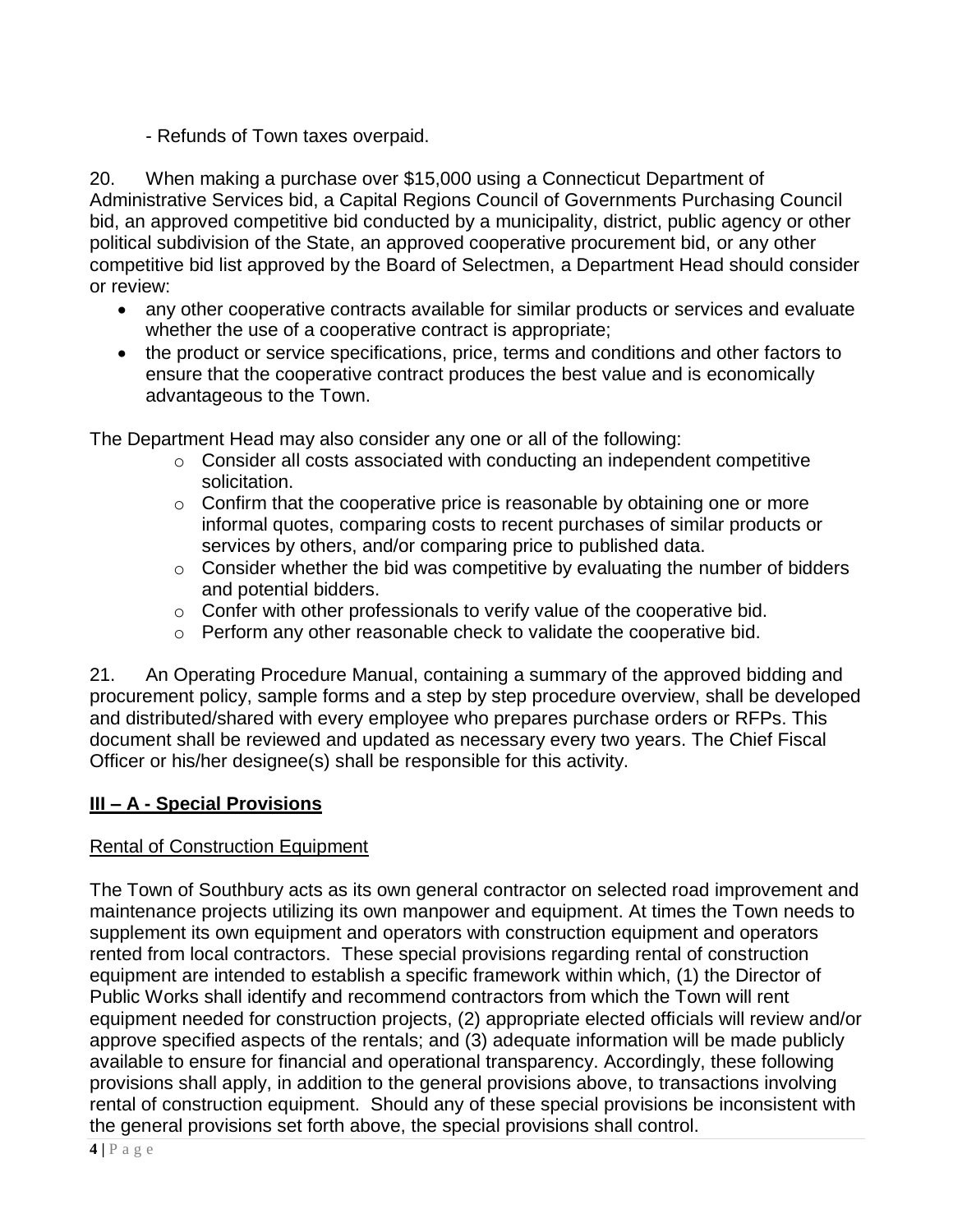1. At least every three years, the Town shall issue a Request for Qualifications ("RFQ") to identify contractors that meet certain minimum criteria established by the town. At a minimum, such criteria shall include:

a. A strong safety record.

b. A record of doing highway construction.

c. A reasonable familiarity with the Town and the workings of its highway department.

d. A record of maintaining its equipment in good operating condition.

e. The ability to provide operators who are capable of working with minimal supervision and effectively interfacing with the Town's public works employees and equipment.

f. That they be headquartered within reasonable proximity of the Town.

2. Responders to such RFQs will be directed to pick up a full list of required qualifications, to be prepared by the Director of Public Works, from the Office of the First Selectman.

3. Prior to publication, any such RFQ and its accompanying list of required qualifications shall be approved by the Board of Selectmen.

4. A committee, consisting of the Director of Public Works and other members who have the requisite knowledge or experience to effectively review the RFQs, shall be appointed by the Board of Selectmen to review information received in response to the RFQ and shall recommend not more than 10 contractors for inclusion on a Selected Contractors List.

5. The proposed Selected Contractors List shall be reviewed and approved by the Board of Selectmen. The First Selectman may recommend to the Board of Selectmen additions or deletions to the Selected Contractors List for valid reasons (including but not limited to contractor capabilities, performance on past projects and ability to work with Town personnel), subject to the maximum limit set forth above on contractors to be included on such list.

6. In January of each year the Director of Public Works shall request those on the Selected Contractors List to submit a sealed bid for the rental of available equipment in accordance with the Town's Procurement/Bidding Policy. The Director of Public Works shall prepare a bid proposal based on the equipment he anticipates will be needed through the construction season. This shall not preclude contractors from providing additional information for alternate equipment that may be available for rent. The bid will include: A list of all equipment available for rent, the rental cost per hour/day (including the cost of qualified operators, which would not have to be at Federal Wage Rates) and delivery. Those costs are to be effective for the entire calendar year.

7. The Selected Contractors List and the bids of each such contractor will be posted on the Town's website.

8. Prior to the commencement of each road construction project, the Director of Public Works will update the projection of construction equipment to be rented and the time for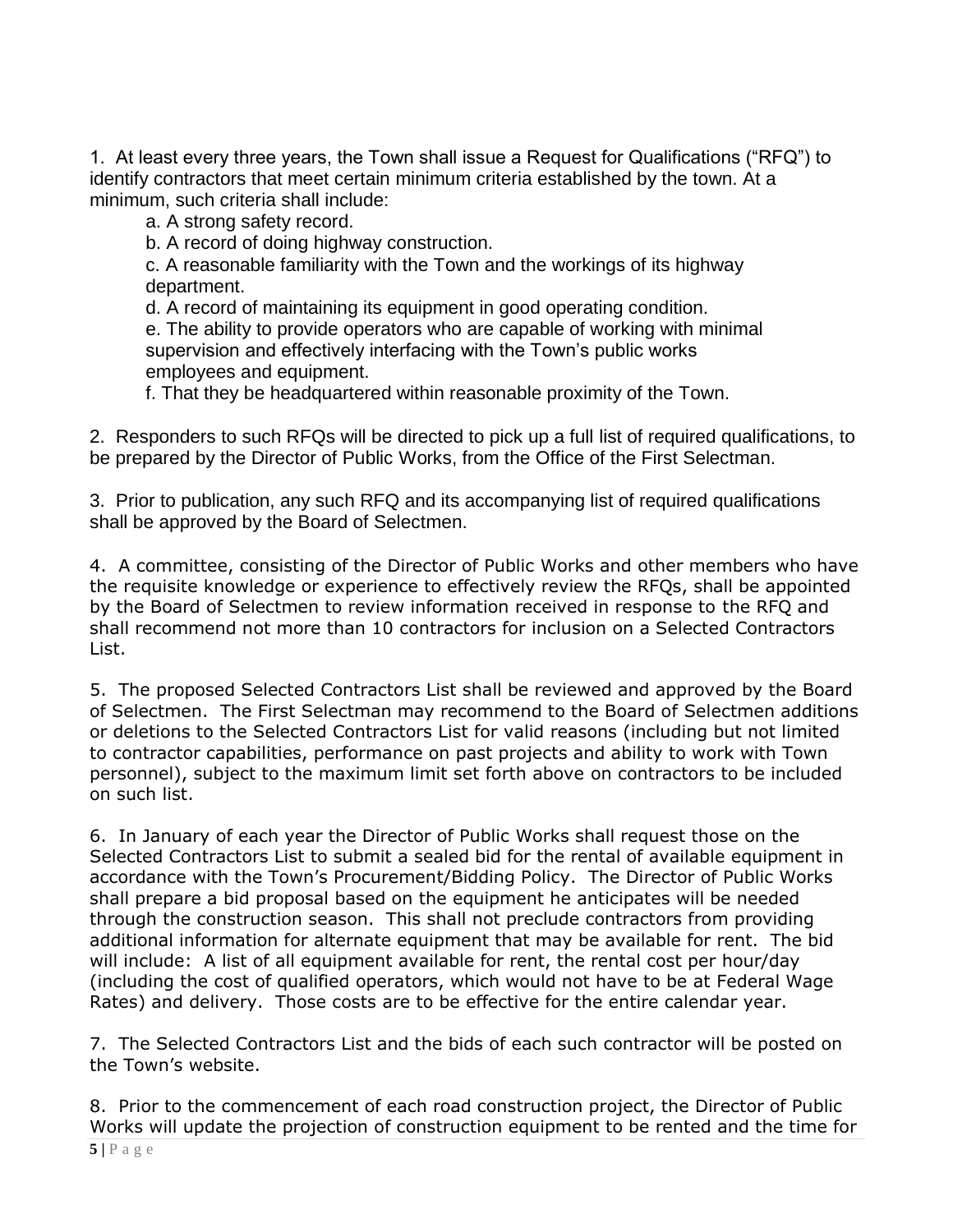which it will be needed, and calculate - for each Selected Contractors List contractor, based on its submitted rental costs - the total projected equipment rental cost for each road construction project and post it on the Town's website.

9. The Director of Public Works will, in accordance with special provisions 12, 13, 14 or 15 below, select the lowest responsible bidder on the Selected Contractors List who has available the equipment and operator(s) required for the particular project during the entirety of the time in which the project is estimated to be ongoing by the Director of Public Works. In selecting the lowest responsible bidder, the Director of Public Works shall consider the totality of the equipment that is needed for a particular project and may aggregate the total cost of the equipment that is needed in order to determine who the lowest bidder is so that the Town may rent all of the equipment from a single contractor for a given project. If more than one contractor from the Selected Contractors List is deemed to be the lowest responsible bidder, any contractor who operates its business in Town or whose majority owner lives in Town shall be given preference. The Director of Public Works shall select the contractor or propose for approval by the First Selectman or Board of Selectmen a contractor for equipment for a specific project.

10. The award of the contract shall be posted on the Town's website.

11. To assure continuity throughout the duration of a specific project and efficient management of construction activities, following the selection of a contractor for a specific project all equipment necessary to complete such project may be rented from the selected contractor, regardless of whether the equipment appears on the Contractor's submitted price list.

12. When construction equipment is not available through the price lists submitted on the Selected Contractors List, the Director of Public Works shall attempt to obtain rental cost quotations from Selected Contractors List contractors. If such equipment is not available through those contractors, it may be rented from other sources. In renting such equipment, the Director of Public Works shall estimate the cost of renting the equipment over the expected duration of the project. If the cost is expected to not exceed \$5,000, the Director of Public Works may rent the equipment after obtaining three (3) written quotations. If the cost is expected to be greater than \$5,000, but not to exceed \$15,000, the First Selectman must approve of the selected contractor after the Director of Public Works obtains three (3) written quotations. If the cost is expected to be greater than \$15,000, the contractor shall be selected by the Board of Selectmen based on a review of sealed bids received, except that in the case of an unforeseen circumstance during the course of a project, the First Selectman may approve the selected contractor after the Director of Public Works gets three (3) written quotations. If required, requests for bids will be published in a newspaper or other generally accepted media of general circulation in the area as well as being sent directly to bidders that are deemed qualified per the bid request standards.

13. The Director of Public Works is authorized to rent construction equipment from the lowest responsible bidder from the Selected Contractors List as set forth herein, for unforeseen emergencies involving public safety, and/or for any other projects where the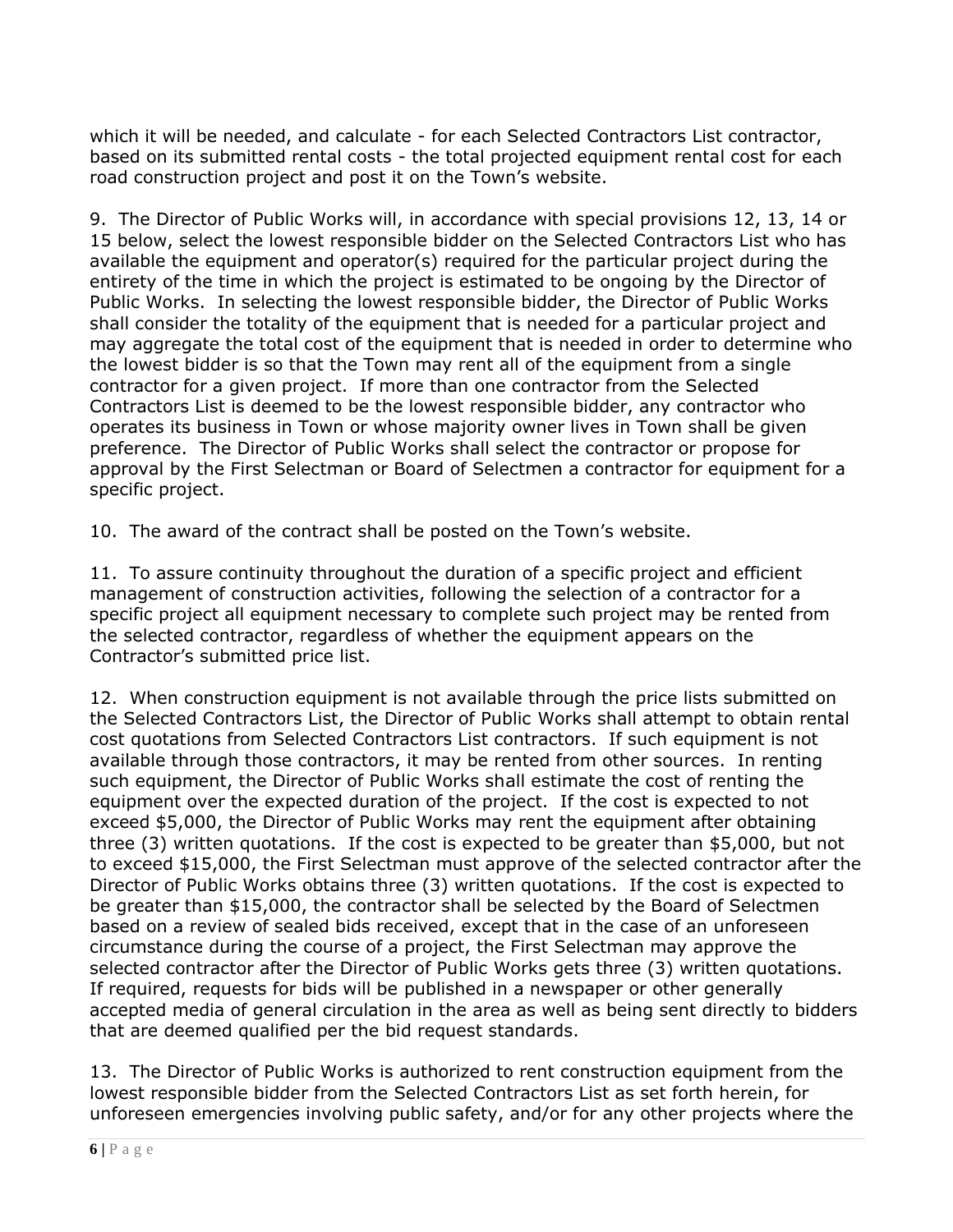projected rental cost is not to exceed \$5,000, provided that such approval is for construction equipment from the lowest responsible bidder from the Selected Contractors List as set forth herein.

14. The First Selectman must approve, except in an unforeseen emergency involving public safety, rental of construction equipment for projects where the cost is projected to be more than \$5,000, provided that such approval is for construction equipment from the lowest responsible bidder from the Selected Contractors List as set forth herein.

15. Rental of construction equipment from the lowest responsible bidder from the Selected Contractors List as set forth herein, for jobs where the cost thereof is projected to exceed \$15,000, shall be reported by the Director of Public Works to the Board of Selectmen at its next meeting after making such a determination.

## **III – B - Special Provisions**

### On–Call Engineering Services

The Town of Southbury occasionally requires engineering services for a wide variety of projects, ranging in complexity, size and duration. These special provisions regarding on-call engineering are intended to establish a specific framework and procedure the Town will use to identify and pre-qualify a list of engineers and to choose an engineering firm to provide engineering services when the need arises. The goal is to provide adequate information to the public to ensure financial and operational transparency. Accordingly, these following provisions shall apply, in addition to the general provisions above, to transactions involving engaging on-call engineers to provide engineering services. Should any of these special provisions be inconsistent with the general provisions set forth above, the special provisions shall control.

1. At least every three years, the Town shall issue a Request for Qualifications ("RFQ") to identify On-Call Engineers that meet certain minimum criteria established by the Town. The consulting engineering firms must demonstrate the ability to provide a wide range of engineering services that may include some or all of the following: highway and bridge design, writing bid documents and specifications, environmental permitting, landscape architecture, civil engineering, project planning and administration, traffic engineering, construction inspection services, land surveying, grant application preparations, contract administrative services, and cost estimating.

2. Each engineering consultant will be asked to submit a Statement of Qualifications in each of their fields of expertise, including a letter of interest, a profile of the firm, number of employees listing fields of experience, proposed subcontractors, and resumes of key personnel. A proposed fee schedule for all individuals who will provide services, listed by title, shall also be submitted. All other fees such as mileage or overhead must also be provided. A list of clients, with contact persons, telephone numbers and addresses should also be included for reference checks and government projects that have been completed in the last five years.